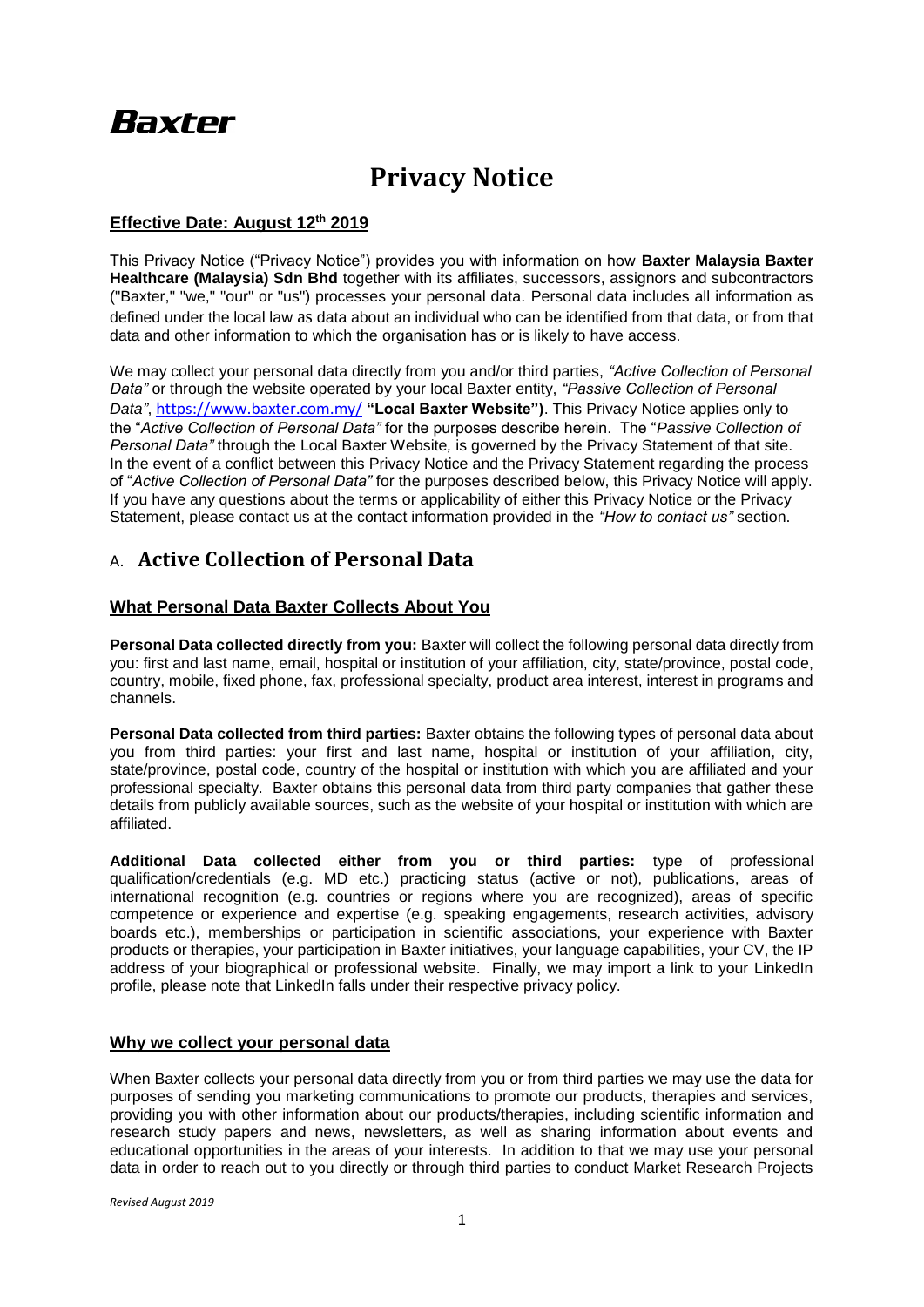that aim to gather information from you on our products or therapies including your experience with them as well as information related to specific diseases that fall under Baxter's area of activity or interest. We may also store such data to further communicate with you on specific Market Research Projects or other activities you have participated. We do so on the basis on your consent. In the consent form, Baxter will ask you to provide information about your areas of interests and selected preferences. Providing us your personal data for the purposes described in the previous phrases is voluntary. If you do not consent to Baxter processing your personal data, we will not send you any of the above-mentioned communications or information. Please note that if you provide your consent, you may always withdraw it or change your preferences by following the instructions for unsubscribing available in the consent form. You can also withdraw your consent by contacting us using the contact details in the *"How to contact us"* section below. Note that withdrawal of your consent does not affect the lawfulness of processing of your personal data before your consent's withdrawal.

We may also use your personal data directly from you or from third parties or publicly available data bases in order to better understand your scientific background and the areas of your expertise as well as to monitor and analyse your professional preferences, interests, professional recognition and participation in scientific fora or associations, as well as your professional activities of choice, including research activities, publications, speaking activities advisory boards based also on Baxter's interaction with you, if it is the case. We do that in order to identify areas of collaboration with Baxter that would allow us to create opportunities to advance scientific exchange and medical care. We do so on the basis on your consent. Providing us your personal data for the purposes described in the previous phrases is voluntary. Please note that if you provide your consent, you may always withdraw it by contacting us using the contact details in the "How to contact us" section below. Note that withdrawal of your consent does not affect the lawfulness of processing of your personal data before your consent's withdrawal.

We also collect your personal data from you or third parties in order to directly communicate with you, keep accurate our databases and comply with legal obligations such as without limitation adverse events reporting**.** We do so on the basis of our legitimate interests to manage our relationship with us, or because we have a legal obligation.

In the event that we use your personal data for other purposes, not mentioned above, we will inform you about the specific purposes and, when required, on what basis we do so, at the time we collect the personal data from you to the extent required by law.

### **With whom we may share your personal data and international data transfers**

Baxter is a global company and for the purposes outlined above, Baxter may transfer your personal data to other Baxter group companies and Baxter's service providers acting on behalf of Baxter, such as providers of IT system administration and user support services, and providers of IT tools for consent management and mailing services. These third parties are restricted from using your personal data in any way other than to provide services for us and we require them to provide an adequate level of protection for your personal data. For more information about Baxter's service providers, please contact us at [malaysia\\_shs\\_communications@baxter.com](mailto:malaysia_shs_communications@baxter.com)

Some of the recipients referred to above will be located or may have relevant operations outside of your country, such as in the United States (the list of Baxter Group entities and the places of their establishment is set out at https://www.baxter.com/location-selector), where the data protection laws may not provide a level of protection equivalent to the laws in your country. Baxter employs measures to provide an adequate level of data protection, ensure that all data recipients will provide an adequate level of protection for the personal data, and that appropriate technical and organizational security measures are in place to protect your personal data. Any onward transfer (including to our affiliates outside your country) is subject to appropriate onward transfer requirements, as provided in the applicable law.

You can request information about Baxter's affiliates and subsidiaries and third party service providers as well as access copies copy of the safeguards which we have put in place to protect your personal data and privacy rights by writing to [malaysia\\_shs\\_communications@baxter.com](mailto:malaysia_shs_communications@baxter.com) or contacting us as at the contact details in the *"How to contact us"* section.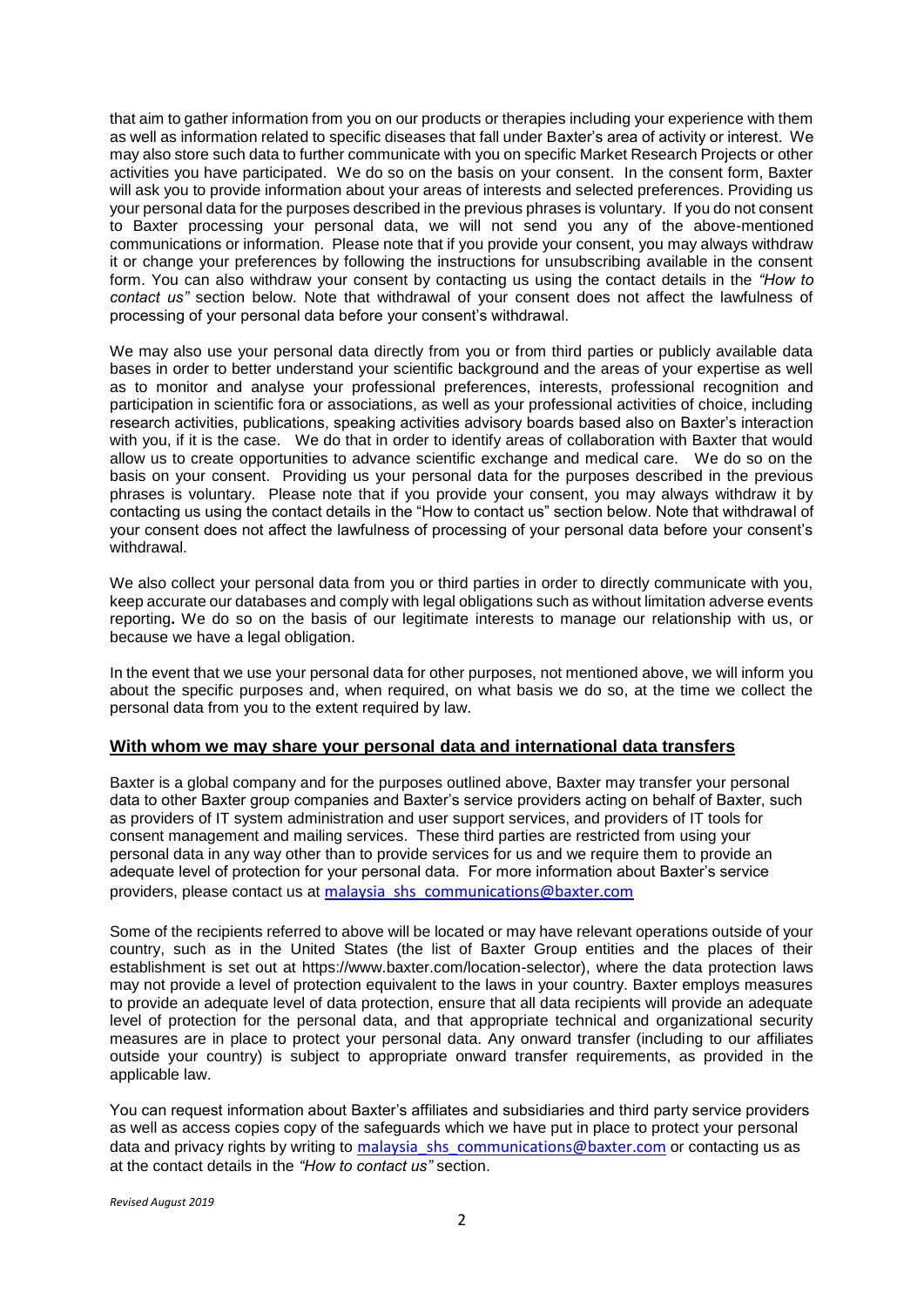If we are involved in a sale or transfer of all or some of our business assets or operations via a share or asset deal, your personal data may be transferred to the acquiring organization who shall take at least the same or higher standards of care in the treatment of your personal data. Should such a sale or transfer occur, you will be informed about this and may withdraw your consent to or - as applicable object to the transfer of your personal data to, and processing and use of your personal data by the transferee.

### **How long we keep your personal data**

Your personal data will be kept for the following time periods:

- If you have given us your consent to send you marketing, commercial and related types of communications, we will keep your data until you withdraw your consent to receive these communications or until we no longer send these types of communications;
- If we have collected your personal data solely to send you the surveys mentioned herein, we will keep your contact details until you opt-out of receiving them or until we no longer need to send you such surveys, whichever happens first. As part of those surveys, we will retain your survey data for as long as you remain a customer of Baxter and we need the information to help us understand how we are performing.
- If we have collected your data indirectly, i.e. from third parties, we will keep your data until our first contact with you and further retention would be subject to your receipt of this privacy notice and/or your consent as applicable. If such contact cannot be performed within a reasonable period of time from the collection day of your data, the data will be deleted.

### **Your rights**

In certain circumstances, local data protection laws and certain local laws give you rights with respect to your personal data. These rights differ by country/region. Should this be right be available in your territory, you can request:

- Access to or copies of your personal data, including knowing whether we hold personal data about you, and, if so, what kind and for what purposes. You can also request information about who has received your personal data.
- That we correct of your personal data if you think it is inaccurate or incomplete or request that we erase or delete your personal data, unless we have a legal obligation to hold it or are otherwise permitted by applicable law to retain it.
- Us to restrict the processing of your personal data and not to delete it.
- That we provide you with your personal data that we obtained from you so that you can store and re-use it for your personal use, and you can ask us to provide this personal data to another entity.

You can exercise your rights by contacting your local Baxter entity using the contact details provided in the *"How to contact us"* section.

As described above you also have the right to withdraw your consent or object to our using and disclosing your personal data for purposes of direct marketing or if based on our legitimate interests. You can do so at any time "opting-out" of the marketing or other types of communications described above that you receive based upon your consent, as well as the surveys in accordance with the unsubscribe instructions included in the specific communications. If you are unable to object by optingout in this manner, please contact us using the contact details provided below. If you believe we are using, disclosing or otherwise processing your personal data in a way that is not in accordance with the law you can lodge a complaint with a data protection authority in your country.

We will handle any request to exercise your rights in accordance with applicable law. Please note that depending on the circumstances, some of the above rights may not apply.

### **How to contact us**

*Revised August 2019* Please address your requests or questions concerning the processing of your personal data to: Baxter Healthcare (Malaysia) Level 21, The Ascent, Paradigm No. 1, Jalan SS 7/26A Petaling Jaya, Selangor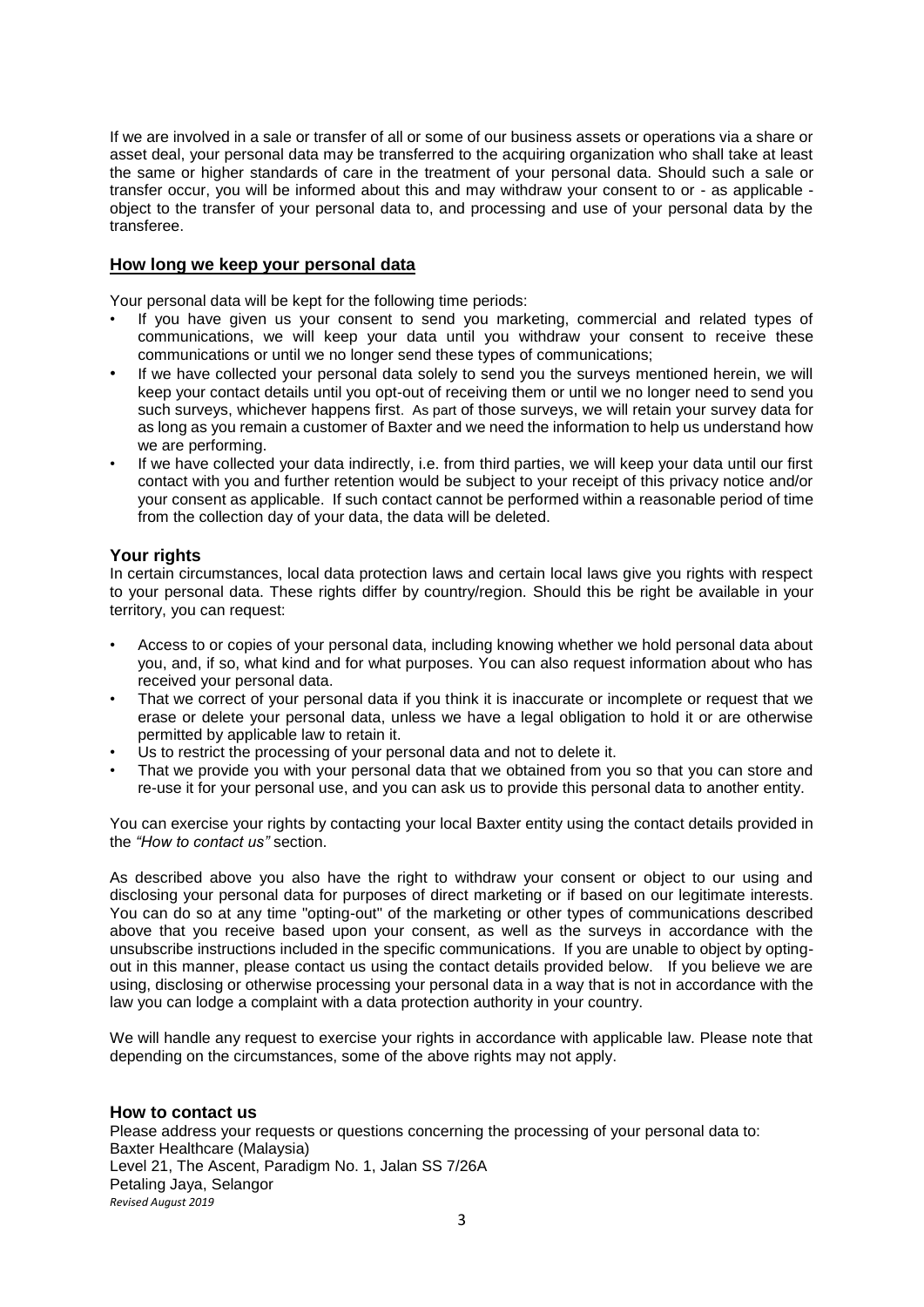47301 Malaysia

Tel. 03 7611 6899 [malaysia\\_shs\\_communications@baxter.com](mailto:malaysia_shs_communications@baxter.com)

You can also exercise any or your rights or get additional information about your rights, this Notice, or how we process your personal data, by contacting Baxter's Data Protection Officer by email to: privacy@baxter.com; telephone: Ethics and Compliance Hotline at 1-844-294-5418; Mail to: Baxter International Inc., ATTN: Data Protection Officer, Global Privacy Office 1 Baxter Parkway Deerfield, IL USA 60015.

### **B. Passive Collection of Personal Data**

### **Information collected through your usage of your Local Baxter Websites**

In order to provide your consent mentioned above in this Privacy Notice you will access the Local Baxter Website which may include unique identifiers and preference information such as your username, password, marketing preferences, internet protocol ("IP") address or cookie, which may contain information that may be considered personal data, as well as information that does not directly identify you, but which corresponds to your device, browser type, operating system, computer or mobile device, your navigation and clickstream behaviour from actions that you take on our website, *"Tracking Technologies We Use"*.

### **Tracking Technologies We Use**

Your Local Baxter Website utilizes various technologies as part of our legitimate interests in order to provide you with certain services and functionalities as follows.

### **Cookies**

Like many websites, your local Baxter Websites uses "cookies." A cookie is a small file that is transferred to your computer's hard drive to help us improve content (e.g., it helps us determine which parts of the site are popular and which are less popular, so we may improve these areas in the future) and customize website content for our visitors. We will not combine cookie information with any personal data you have submitted to us. You may set your browser to reject cookies and to let you know when a cookie is being placed on your computer.

As is true of most websites, your Local Baxter Website gathers certain information automatically. This information may include Internet protocol (IP) addresses, browser type, Internet service provider (ISP), referring/exit pages, the files viewed on our site (e.g., HTML pages, graphics, etc.), operating system, date/time stamp, and/or clickstream data to analyse trends in the aggregate and administer the site. IP addresses and other data we gather automatically may be considered to be personal data in certain countries.

Use of cookies may vary with the unique features of Baxter websites. Therefore, please review the cookies policy included in the bottom of the Local Baxter Website for any additional information on the use of cookies.

Generally, we use cookies (and the other technologies identified below) for the following purposes:

•To provide a service: A cookie may be used to provide you with a specific service. For instance, if you are logging into an access-controlled section of our site, we set a temporary session cookie to establish that you have been authenticated. The information contained in these cookies consists of random data that is used by the server to authenticate the browser requests to the server for that particular session. If you choose not to accept a temporary cookie, you will not be able to navigate in these online applications. We also use a cookie when you visit your Local Baxter Website and request documentation or a response from us. When you are filling out a form, you may be given the option of having your Local Baxter Website deliver a cookie to your local hard drive. You might choose to receive this type of cookie in order to save time in filling out forms and/or revisiting our website. You can control the use of cookies